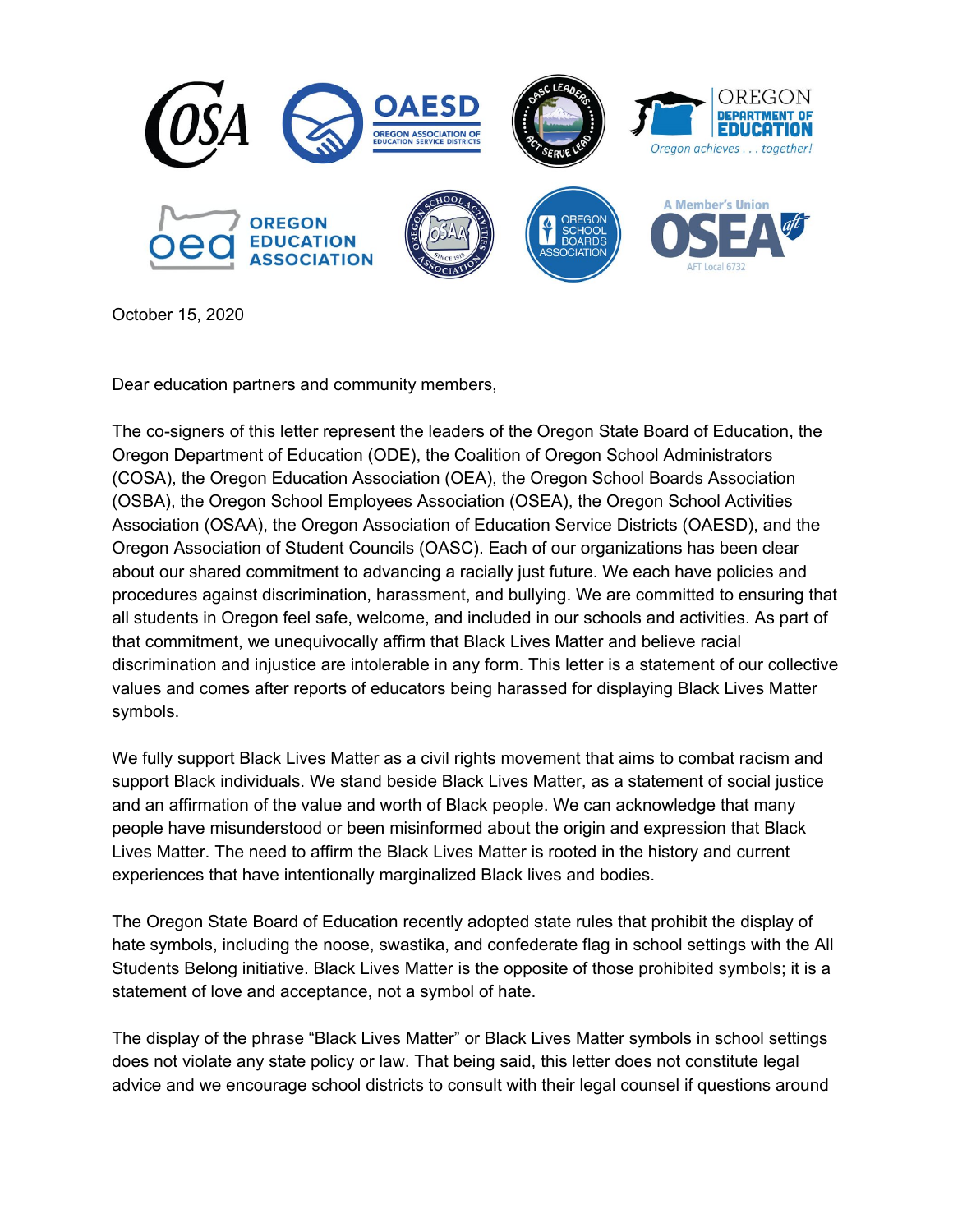state and federal law arise. To many educators, Black Lives Matter demonstrates to all of our students that racism has no place in our schools or society. It shows Black students that they matter in our classrooms. Calling attention to racism has a place in our schools because we know that systemic racism and bias continue to hurt students, families, and staff who are Black, Indigenous, Native American, and people of color. In Oregon, Black students are disproportionately impacted by suspension and expulsion, and they are less likely to graduate from high school. These facts do not align with our core values of excellence and equity in education. That is why we say that Black Lives Matter.

We understand that Black Lives Matter elicits many different points of view; Oregon is a large state with many voices. Our support for the Black Lives Matter movement, anti-racist training, and the teaching of the sometimes violent and racist history of the U.S. are not intended to generate guilt or shame for white students and communities. Little positive change can come from the negative space of guilt and shame. However, when we recognize that the current systems we live in are deeply rooted in history and were created to benefit some more than others, together we can take the necessary steps to rectify this long-standing injustice and dismantle systemic racism in our society.

Examining Black Lives Matter in a classroom context may generate conversation. We are all education organizations and we believe in the value of authentic and respectful dialogue. We also condemn any call to harm or harass anyone. The Oregon Department of Education has released [resources](https://www.oregon.gov/ode/students-and-family/equity/SchoolSafety/Pages/AllStudentsBelong.aspx) to help facilitate challenging conversations. If a conflict arises, we encourage teachers, students, and parents to speak with their school administrator and work together to resolve the issue.

We must be honest about our racist [history](https://www.opb.org/news/article/oregon-white-history-racist-foundations-black-exclusion-laws/) as a state. We must acknowledge the systemic racism that still exists in our public education system and the harm that it causes. We must commit to an anti-racist stance and to doing better for Black students, families, and educators. It is our responsibility to make sure that all of our students feel seen, safe, and welcome in our schools so they can fulfill their potential and achieve their goals, and we commit to partnering with Black students and community to ensure that our systems change.

Sincerely,

Kimberly Howard Chair, Oregon State Board of Education

Colt Gill Director, Oregon Department of Education

Iton Udosenata President, Coalition of Oregon School Administrators